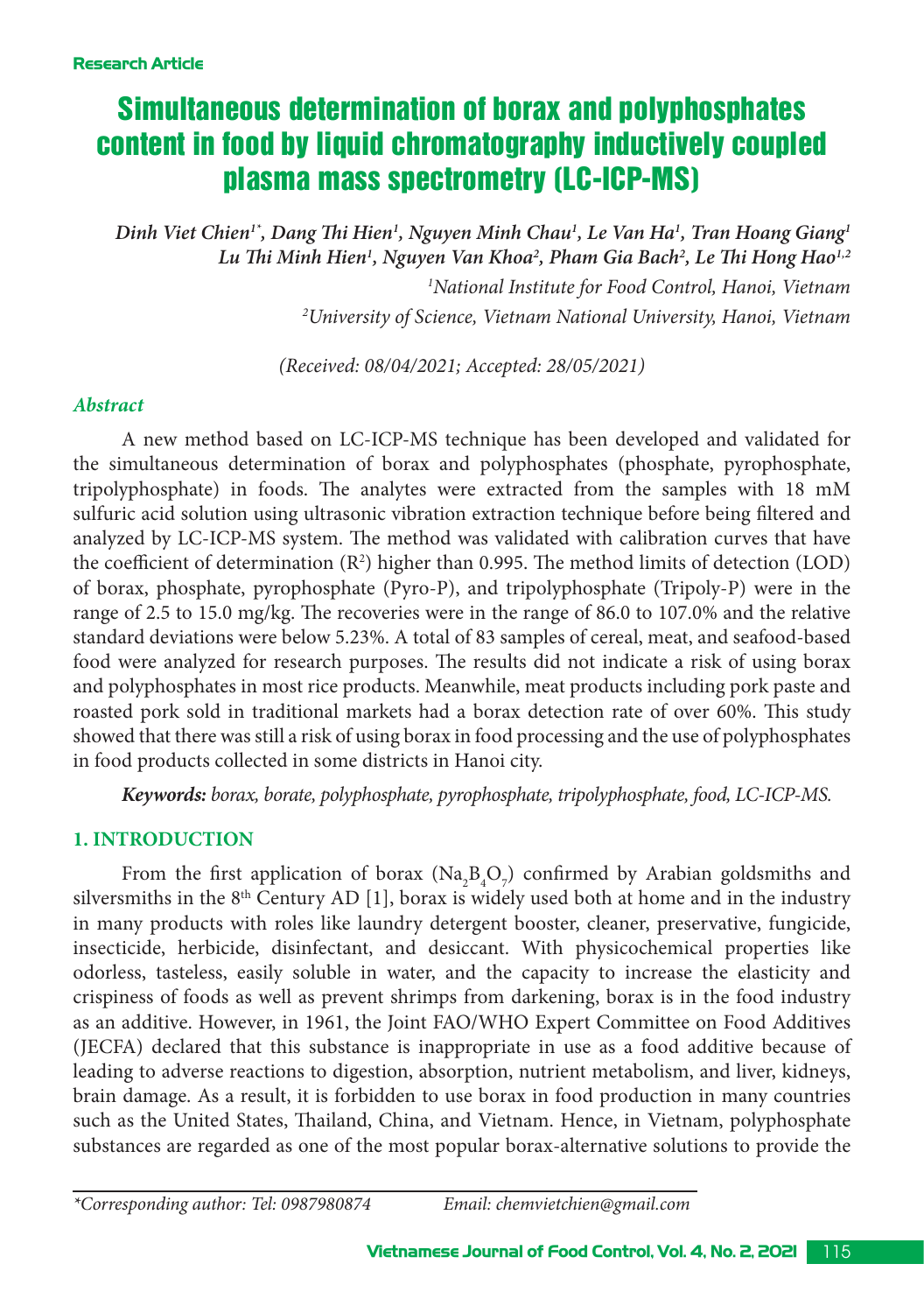#### *Simultaneous determination of borax and polyphosphates content in...*

same function in food industry. Polyphosphates (PPs) compounds are used for antioxidants and antibiotics in meat, thank that the products are kept fresher and taste better. In Vietnam, PPs are permitted to use in food production as an additive. The MRLs of these compounds range from 1,320 to 2,200 mg/kg for fresh meat and heat treat meat products, respectively [2].

The statistic documentaries in recent years prove that borax misuse in meat and meat products. In 2004, monitoring results in pork paste and roasted pork samples in Ho Chi Minh city shown that 64% over 2,566 collected samples positive with borax [3]. According to another study conducted on samples collected in Dong Da and Hai Ba Trung districts, Hanoi city in 2005, 39.6% of processed meat samples collected in Dong Da district contained borax. The figure in Hai Ba Trung district was 21.4% of samples [4]. In the lunar year festival of 2012, approximately 75% of collected traditional lean pork paste samples in Quang Tri province were positive with borax [5]. Until now, although the borax-detecting frequency in food products is less than in the past, there still have numerous borax-positive cases in Dak Lak, Ha Tinh, Ha Nam provinces [6-8]. Cheaper cost and more popular than polyphosphates additives in the market are the advantages of borax that explains why this substance is used more frequently in food. Therefore, it is necessary to develop a sensitive analytical method to determine simultaneously borax, and polyphosphates content in meat and meat products to control them as the regulation.

Several publications from researchers all around the world discussed borax and polyphosphates quantification. Borax detection in foods is usually assessed through the content of boric acid or sodium tetraborate. For caviar permitted to using borax in production within a regulated threshold, boric acid was determined by UV-Vis method at a wavelength of 555 nm after derivation with curcumin [9]. Boric acid content in cereals and wheat powder was also quantified by Atomic absorption spectrometry method (AAS) after sample hydrolysis in a mixture of sulfuric acid and nitric acid [10]. Also, chelating-extraction of boron in a solvent containing 2-ethyl-1,3 hexanediol/methyl isobutyl ketone (15 : 85, v/v) was an added step in the sample preparation procedure after microwave digestion, which improved the method to determine boric acid content in AAS system [11].

For determining polyphosphates content, Akinobu Matsugnaga et al. developed an analytical method based on HPLC system utilizing post-column derivatization method [12]. Polyphosphates were extracted from the matrix by using 4% trichloroacetic acid. A Protein Pak G-DEAE (Waters Co.) anion-exchange column was optimized in the mobile phase condition of 0.01 M nitric acid. And UV-Vis wavelength of measurement was 500 nm. The solutions used in post-column reaction were 0.5 mM FeCl<sub>3</sub> and 2.5 mM sulfosalicylic acid. The recovery of the method varied from 90.0 to 100.2% in cheese and kamaboko matrices. Ion exchange chromatography method was applied in the research of Marco Iammarino et al. on meat, milk, and fish with a gradient elution program using sodium hydroxide [13]. The coefficient of determination (R2 ) was higher than 0.996, the coefficient of variation was less than 4.5%, and the recovery was in the range of 87.2 to 101.1%. In addition, a method of capillary electrophoresis using a contactless conductivity detector (CE-C4D) was developed to analyze pyrophosphate and triphosphate in some food samples by N. T. Lien et al. [14]. Besides, manufacturers such as Thermo Scientific, and Shodex also conducted their research to determine polyphosphates [15-16].

Obviously, the identification of borax and polyphosphates is not difficult. However, no studies have identified these substances simultaneously. In Vietnam, the abuse of borax in food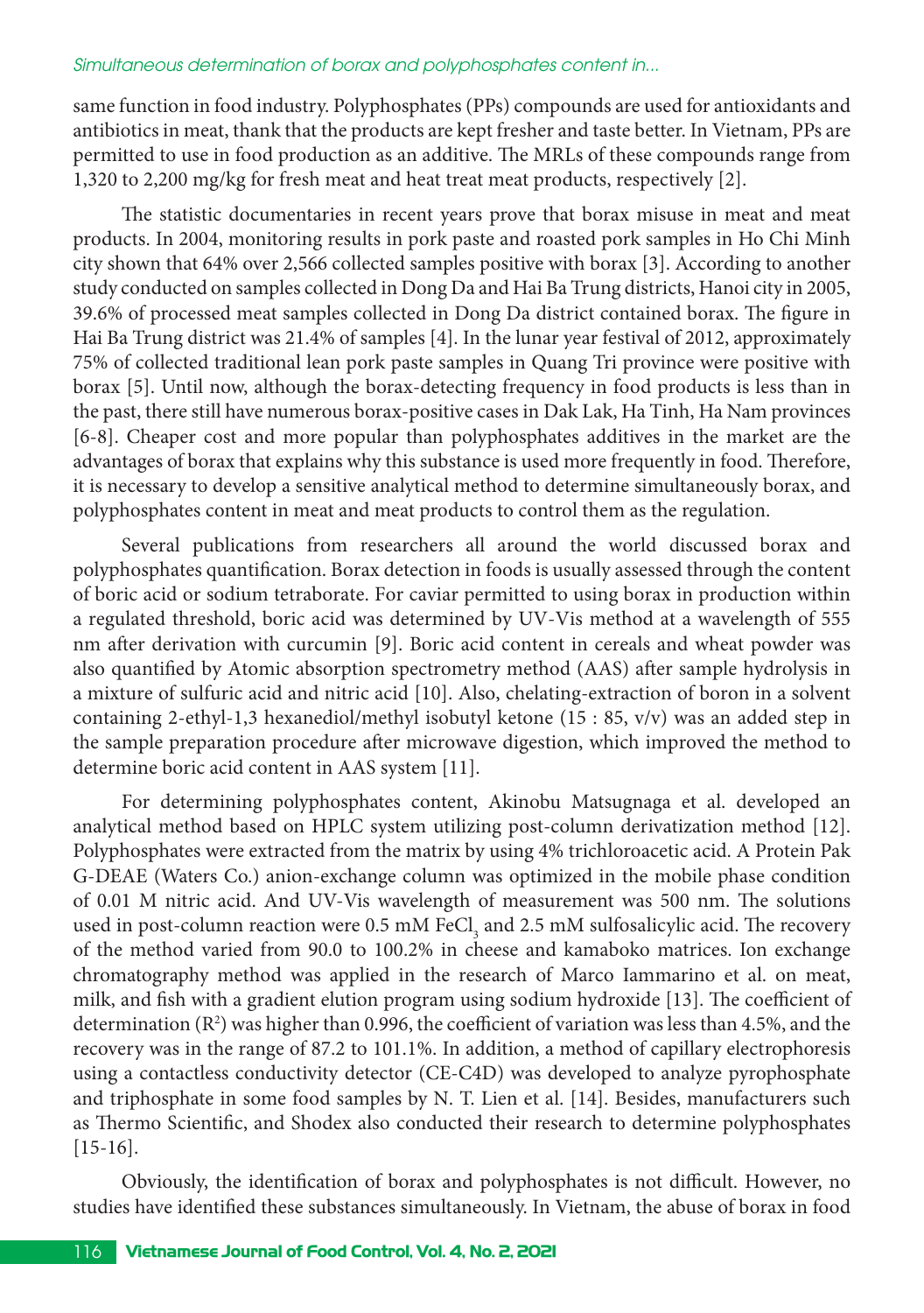is quite common, while alternative additives such as polyphosphates are also beginning to be of interest. Having a method to simultaneously identify analytes is important in shortening the time to evaluate and monitor product quality for food safety inspection. This study was conducted to develop, validate, and apply the method for simultaneous determination of borax and polyphosphates content in food using LC-ICP-MS, providing a technical solution for the control of these compounds in Vietnam.

# **2. MATERIALS AND METHODS**

#### **2.1. Standards, reagents, and materials**

All chemicals and reagents used in the study were of analytical grade. Sodium pyrophosphate (with purity > 95%) and sodium tripolyphosphate (with purity > 85%) both were purchased from Sigma-Aldrich (Germany). Boron and phosphate standard solutions and other chemicals including nitric acid, sulfuric acid, hydrochloric acid, disodium ethylenediaminetetraacetate were obtained from Merck Vietnam (Hanoi, Vietnam). All dilutions were done using 18.2 MΩ.cm de-ionized water (Millipore, Integral, Merck, Germany). Argon and helium gases were supplied from Messer (Vietnam, with purity > 99.999%). In addition, equipment standardization solutions were also used for system operation (Perkin Elmer, USA).

## **2.2. Solutions preparation**

Pyrophosphate and tripolyphosphate stock solutions were prepared at 1,000 ppm by dissolving sodium pyrophosphate and sodium tripolyphosphate in deionized water. The working standard solutions of boron (1 - 10  $\mu$ g/mL), phosphate, and pyrophosphate (2.5 - 40  $\mu$ g/mL) were prepared collectively, while tripolyphosphate (2.5 - 40 µg/mL) was made separately. The working standard solutions were diluted with 18 mM nitric acid using plastic volumetric flasks and were done freshly before daily analysis. The mobile phase and sample extract were prepared and diluted by using deionized water.

# **2.3. Instrumentation**

A Flexar Quanternary LC pumps system was coupled to a Perkin Elmer NexION 350X ICP-MS to determine borax and polyphosphates. The analytes were separated in NI-424 Shodex anion exchange column (4.6 mm internal diameter, 100 mm) with the mobile phase of 18 mM nitric acid (A) and 18 mM sulfuric acid (B); both contained 0.05 Mm EDTA, at the flow rate of 0.85 mL/minute. The gradient program was initially set up at 80% A in three minutes. After that, the eluent composition gradually decreases to 20% A in five minutes before returning 80% in four minutes for the next injection.

#### **2.4. Sample preparation**

An accurately weighed amount of sample in the range of 0.5 to 1.0 gram was transferred into a 50 mL centrifuge tube. Then, approximately 40 mL of 18 mM sulfuric acid was added before being vigorously shaken by a vortex mixer. The tube was placed in an ultrasonic bath at 40°C in 30 minutes. After being cool down to room temperature, the tube was centrifuged at 6,000 rpm in five minutes, then the supernatant layer was transferred into a 50 mL plastic volumetric flask and diluted to the volume. The extracted was passed through a 0.45 µm PTFE membrane and analyzed by LC-ICP-MS.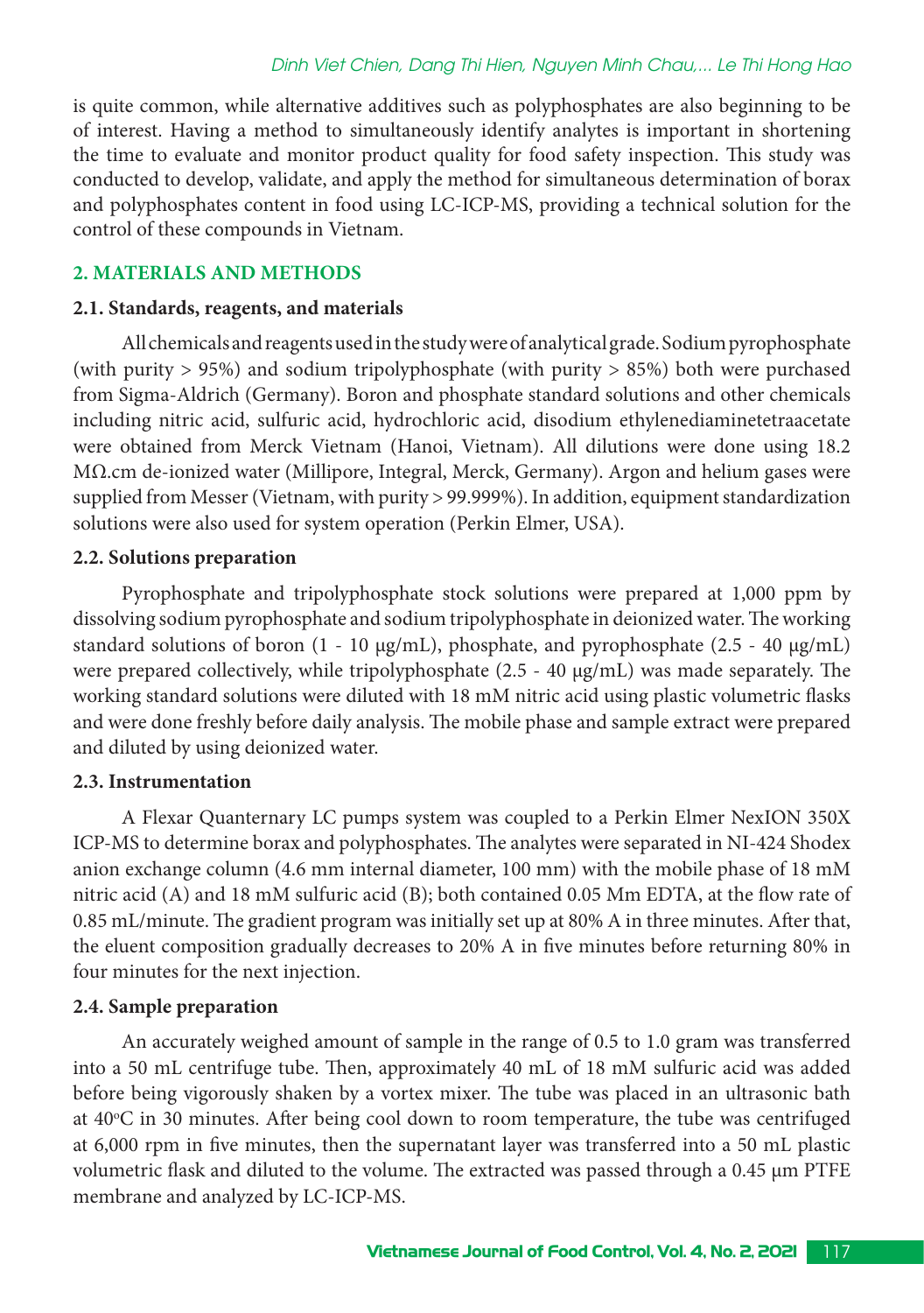#### **2.5. Method validation**

The method was validated with parameters including specificity, linearity, the method limit of detection (LOD), the method limit of quantitation (LOQ), precision, and trueness. The method specificity was assessed by comparing the chromatograms of the blank sample and the spiked blank sample at the level of analytes as in the standard solution. The analyte levels in spiked blank samples giving the signal-to-noise (S/N) ratios of three and ten were LOD and LOQ, respectively. Repeatability and recovery were evaluated by analyzing three different samples spiked with analytes before extraction. Each spiked sample was analyzed in triplicate.

# **3. RESULTS AND DISCUSSION**

## **3.1. Optimization of ICP-MS condition**

Boron has two different isotopes including <sup>10</sup>B (10.0129 g/mol) accounting for 19.9% and <sup>11</sup>B (11.0093 g/mol) accounting for 80.1% in nature. Boron isotopes are relatively less affected by interferences, so the more common <sup>11</sup>B isotope was chosen for quantification. Meanwhile, phosphor has only one isotope of 31P (30.9938 g/mol) that can be influenced by isobaric polyatomic interferences such as NOH, SiH, NO. Therefore, the simultaneous analysis of these elements should be done in collision mode to eliminate interferences. Other parameters were optimized by instrument guidelines. Details of the operating conditions were given in Table 1.

| <b>ICP-MS</b> parameter      | <b>Setting</b> | <b>ICP-MS</b> parameter | <b>Setting</b>                         |
|------------------------------|----------------|-------------------------|----------------------------------------|
| RF power (W)                 | 1,300          | Mass                    | $^{31}P, ^{11}B$                       |
| Nebulizer gas flow $(L/min)$ | 0.82           | Mode                    | Kinetic Energy<br>Discrimination (KED) |
| Plasma gas flow $(L/min)$    | 19.0           | Helium gas (mL/min)     | 3.0                                    |
| Deflector voltage (V)        | 1,000          | Dwell time (ms)         | 1,000                                  |

*Table 1. ICP-MS instrument operating conditions* 

# **3.2. Optimization of LC condition**

Boron retention times in all cases were less than three minutes and the signal was recorded in a separate mass number with high selectivity. Therefore, this study focused on selecting mobile phase components to solve the problem of separation and quantification of polyphosphates. The initial study was referenced by guidelines for anion NI-424 column (Shodex) using a mobile phase consisting of 9 mM sulfuric acid and 0.05 mM EDTA [14]. However, the elution and analysis times of the substances were relatively long (approximately 20 minutes) increasing the consumption cost factors and reducing the sensitivity of the method (Figure 1A). As the sulfuric acid concentration was increased, the analytes were eluted earlier rising the sensitivity of the method (Figure 1B). Nevertheless, the phenomenon of the peak of phosphate  $(PO<sub>4</sub><sup>3</sup>)$  being split had not been resolved. On the other hand, a mobile phase with the complete use of sulfuric acid was not conducive to atomization and ionization of analytes. In addition, sulfuric acid easily causes precipitation of insoluble salts with metal ions making the higher pressure than usual through the separating column.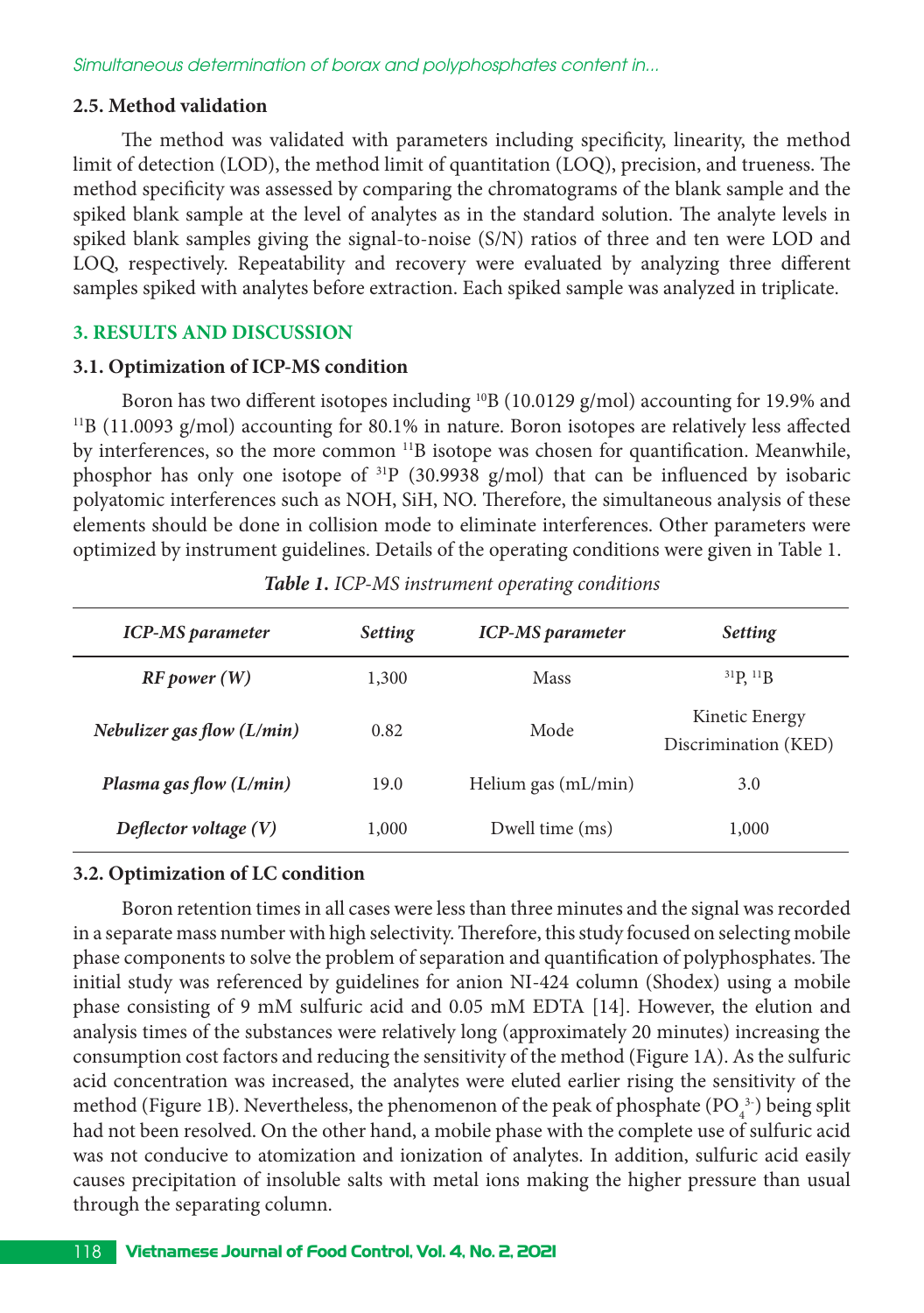

*Figure 1. Chromatograms of (A) PO*<sub>4</sub><sup>3</sup>, *Pyro-P 10 ppm and Tripoly-P 25 ppm in the mobile phase of 0.05 mM EDTA, 9 mM H2 SO4 and (B) PO4 3-, Pyro-P 10 ppm and Tripoly-P 25 ppm in*  the mobile phase of 0.05 mM EDTA, 18 mM  $H_{\rm _2}$ SO $_{\rm _4}$ 

In this study, the other acid components more favorable to the ICP-MS processes such as nitric acid, hydrochloric acid with equivalent concentrations were investigated. The use of these acids showed less elution efficiency than sulfuric acid. However, in the case of using nitric acid as the mobile phase, the peak shape of phosphate was obtained being not split like sulfuric acid was used, and the separating column pressure tended to be lower and more stable. Therefore, the investigation of the mobile phase gradient elution of 18 mM sulfuric acid (channel A) and 18 mM nitric acid (channel B) containing 0.05 mM EDTA simultaneous was conducted to obtain the highest analytical efficiency (Figure 2).



*Figure 2. Chromatogram analyzing substances according to the optimal gradient program*

All substances were eluted within seven minutes and the total analysis time was about 12 minutes that were suitable for the quantification of these compounds.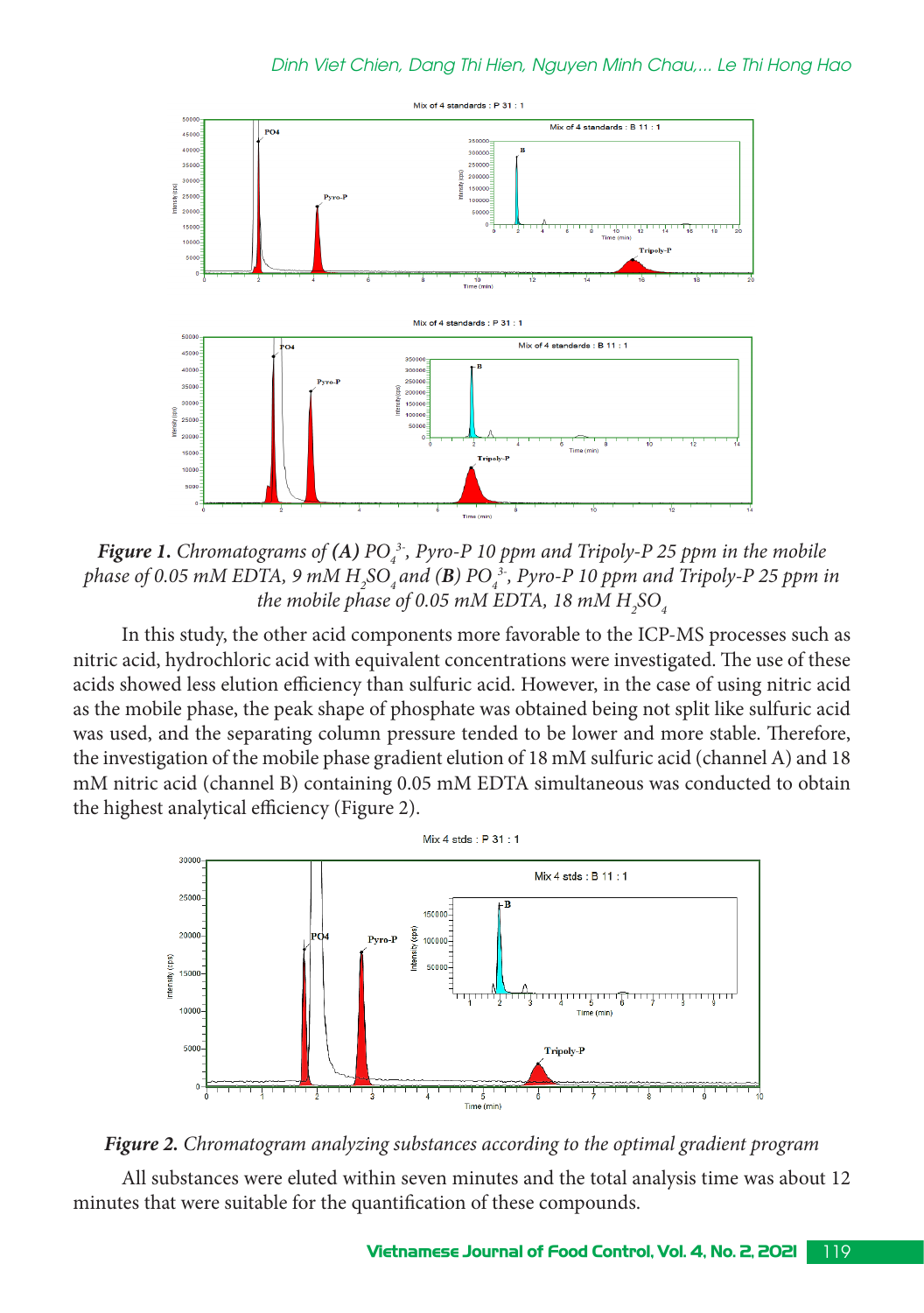# **3.3. Investigation of the effect of sample extraction solvents**

Studies have shown that, in addition to treating samples using concentrated acids, boron and its salts could also be extracted in deionized water or diluted acid solvents. Meanwhile, deionized water is normally used to be a solvent extracting phosphate and polyphosphate compounds. In this study, deionized water and acid components of the mobile phase including 18 mM nitric acid and 18 mM sulfuric acid were selected to investigate the effect of extraction solvent. The results were given in Figure 3.



# *Figure 3. Investigation of the effect of extraction solvents on polyphosphates analysis*

The bar chart showed the different solvents giving extraction efficiency equivalent to Boron while using 18 mM sulfuric acid gave better extraction efficiency with phosphate and polyphosphate compounds. Thus, 18 mM sulfuric acid was chosen as the extraction solvent to carry out further investigations for sample treatment process.

# **3.4. Investigation of the effects of extraction time and temperature**

After selecting the extraction solvent, other conditions were also investigated to obtain the optimum parameters for the extraction process such as extraction time and temperature. The extraction time was studied in the range of 15 to 40 minutes with each step of five minutes and the extraction temperature in the range of 30 to 80°C with each transition being 10°C. The results were indicated in Figure 4.



*Figure 4. The effects of sample extraction time (A) and temperature (B)*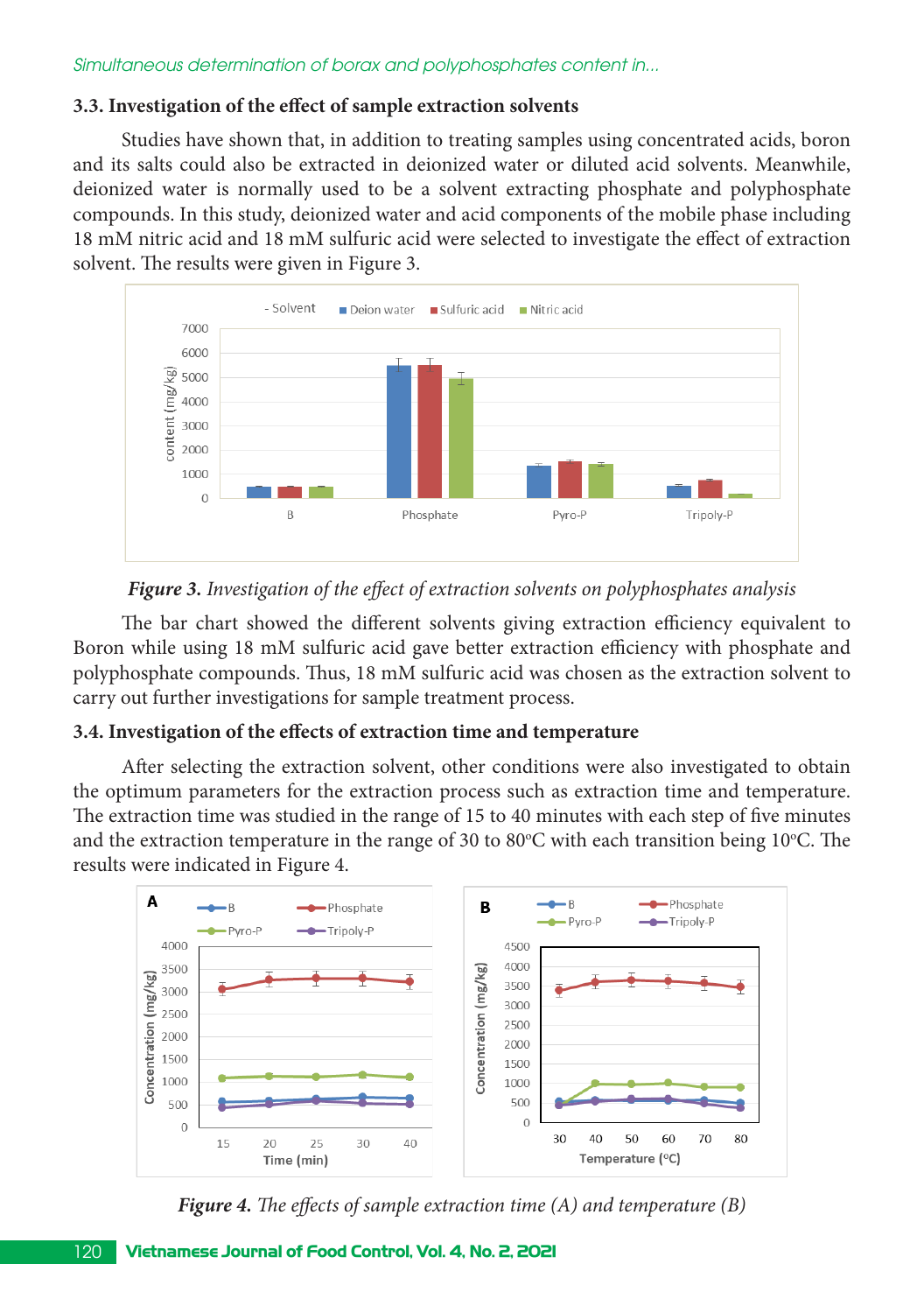#### *Dinh Viet Chien, Dang Thi Hien, Nguyen Minh Chau,... Le Thi Hong Hao*

Figure 4 showed the concentration of analytes increases with extending extraction time, while polyphosphates tend to decrease with increasing extraction temperature. The optimal extraction time and temperature were selected at 30 minutes and 40°C, respectively. At that values, the highest and stable concentration of borax and polyphosphates extracted from the sample matrix were obtained.

#### **3.5. Method validation**

The method specificity was assessed by comparing the chromatograms of the blank sample and the spiked blank sample at the same level of analytes in the standard solution. The chromatograms of blank samples (Figure 5) did not show analytes peak compare to the case of spiked blank samples, and standard solutions. This result demonstrated that the method has good specificity.



*Figure 5. The chromatogram of a blank sample*

The LOD and LOQ of borate were at 2.5 and 7.5 mg/kg, while pyro-P and tripoly-P were at 15 and 45 mg/kg, respectively (Figure 6). The LOQ of borate is fit for determining borax in food products at a very low level compare to AAS and UV-vis methods [8-10]. The LOQ of polyphosphates was not as low as that of the ion chromatography studies [11-12], but it is suitable for the purpose of analyzing and controlling the phosphate additive group in food as prescribed.



*Figure 6. The chromatogram of analytes at the LOQ level*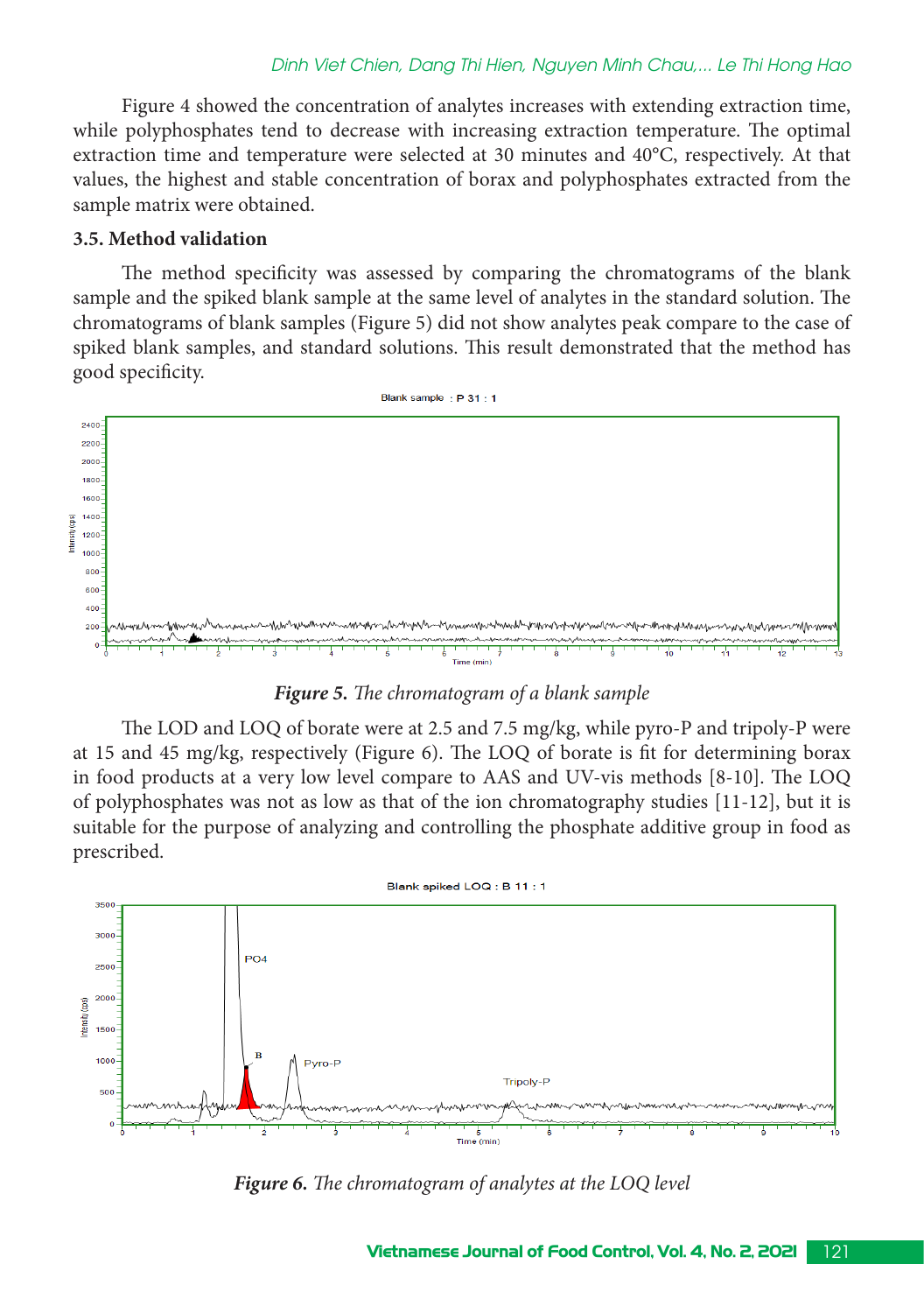*Simultaneous determination of borax and polyphosphates content in...*

The calibration curves showed good linearity with the coefficient of determination  $(R^2)$ higher than 0.995. The relative standard deviations for all substances were below 5.23%, while the recovery from 86 to 107%. Details of validated parameters were given in Table 2.

| <b>Substance</b> | <b>Calibration curve</b><br>equation             | Range<br>$(\mu g/mL)$ | $I\!\!R^2$ | <b>LOD</b><br>(mg/kg) | $LOQ$<br>(mg/kg) | $RSDr$ (%)    | R(%)         |
|------------------|--------------------------------------------------|-----------------------|------------|-----------------------|------------------|---------------|--------------|
| <b>Boron</b>     | $y = 43792x - 1607.7$ 1.0 - 10                   |                       | 0.9999     | $2.5^*$               | $7.5^*$          | $3.95 - 4.30$ | $98.8 - 107$ |
|                  | <b>Phosphate</b> $y = 3163.1x + 2.6667$ 2.5 - 40 |                       | 1.0000     | 5.0                   | 15               | $0.51 - 5.23$ | $101 - 104$  |
| $Pvro-P$         | $y = 2077.2x - 62.167$ 2.5 - 40                  |                       | 0.9997     | 15                    | 45               | $0.68 - 1.96$ | $92.6 - 103$ |
| $Tripoly-P$      | $y = 3238.6x - 756.93$ 2.5 - 50                  |                       | 0.9999     | 15                    | 45               | $1.74 - 4.71$ | $86.0 - 105$ |

*Table 2. The results of method validation*

# (\*) The LOD and LOQ of Borate

The method was validated with the parameters meeting the AOAC performance requirements, showing that the method was completely fit for determining borax and polyphosphate species in food.

# **3.6. Analysis of food samples**

The validated method was used for analyzing 83 samples with nine kinds of different foods collected on markets in Hanoi city. The results were summarized in Table 3.

| Samples/number                     | <b>Borate</b><br>(mg/kg) | Phosphate<br>(mg/kg) | $P$ <i>yro-P</i><br>(mg/kg) | Tripoly-P<br>(mg/kg)     |
|------------------------------------|--------------------------|----------------------|-----------------------------|--------------------------|
| Fresh rice noodles $(n = 12)$      |                          | $124 - 147$          | $38.0 - 118$                |                          |
| Pho $(n = 11)$                     |                          |                      |                             |                          |
| Pyramidal rice dumpling $(n = 09)$ | $54 - 444$               | $123 - 1,181$        | $2221^*$                    | $1,799^*$                |
| Lean pork paste $(n = 16)$         | $82 - 4,214$             | $1,431 - 4,436$      | $23.0 - 820$                |                          |
| Roasted pork ( $n = 16$ )          | $1,383 - 6,342$          | $2,042 - 5,255$      | $106 - 647$                 |                          |
| Jambon $(n = 7)$                   |                          | $2,895 - 6,762$      | $64.0 - 1,983$              |                          |
| Fermented pork roll $(n = 2)$      |                          | $1,649 - 3,935$      |                             |                          |
| Canned meat $(n = 5)$              |                          | $1,861 - 5,973$      | $61.0 - 1,884$              |                          |
| Fresh meat $(n = 3)$               | $\overline{\phantom{a}}$ | $3,000 - 4,500$      | $200 - 270$                 | $\overline{\phantom{a}}$ |
| Canned fish $(n = 5)$              |                          | $1,415 - 7,708$      | $228 - 313$                 | $\overline{\phantom{a}}$ |

*Table 3. Analysis results of borax and polyphosphates in food samples*

*\* Only detected in one sample*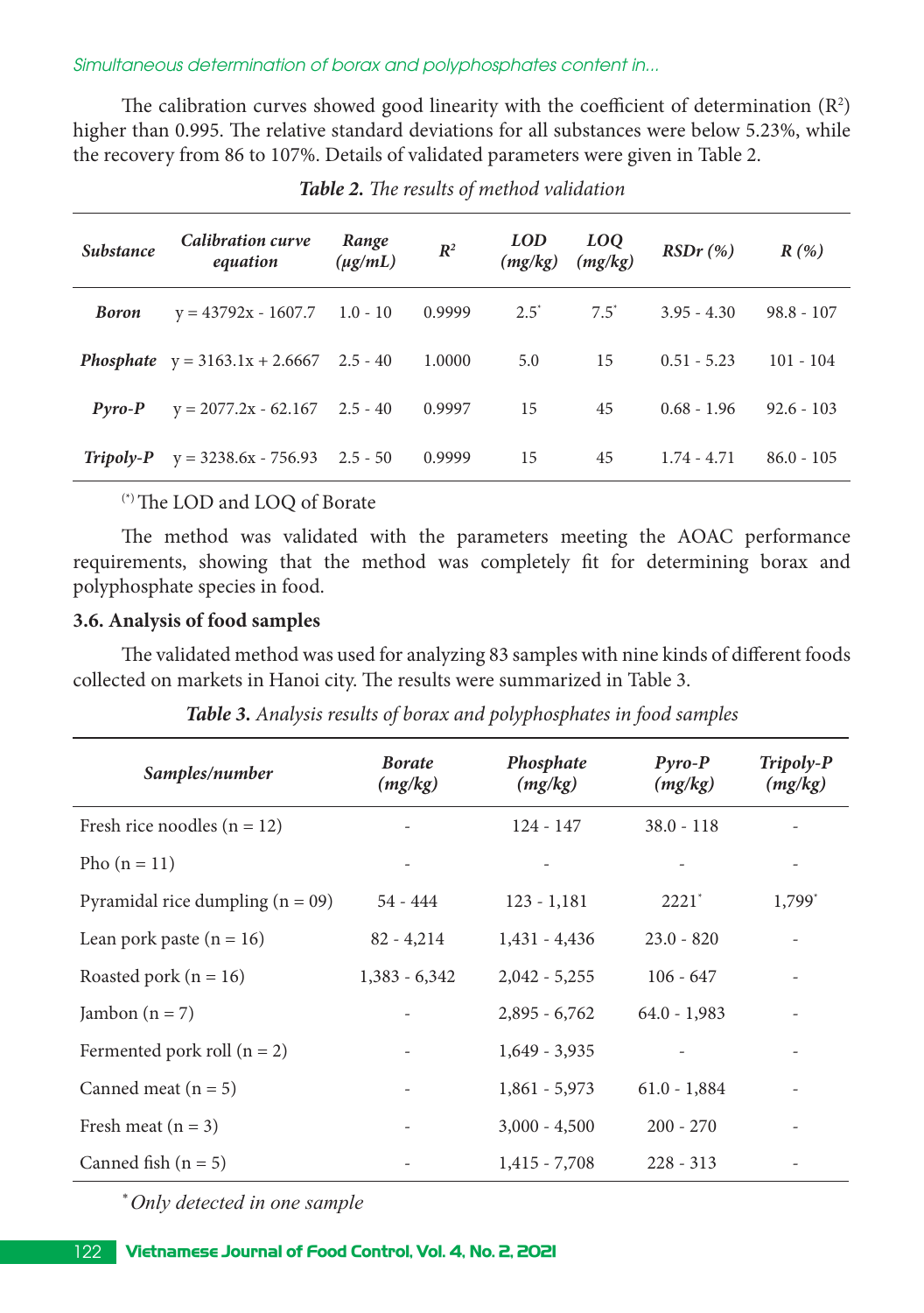#### *Dinh Viet Chien, Dang Thi Hien, Nguyen Minh Chau,... Le Thi Hong Hao*

Based on the results in Table 3, it can observe that the whole rice-based food products such as fresh noodles and Pho were less risk of using borax than the meat products group. However, products derived from rice powder and meat also showed a risk of containing borax of 3/9 pyramidal rice dumpling samples detecting borax content of 54.0 - 444 mg/kg. In which, one analyzed sample in total had pyro-P, and tripoly-P content of 2,221 mg/kg, and 1,799 mg/ kg, respectively.

The group of meat-processed products collected from traditional markets showed a high rate of borax detection. In detail, 10/16 (62.5%) samples of the lean pork paste and 11/16 (68.8%) roasted cinnamon pork detected borax (Table 4). These figures were two to three times higher than another survey report in Dong Da, Hai Ba Trung districts, Hanoi since 2005 [4], and were equivalent to the borax-positive ratio in Ho Chi Minh City in 2004 [3]. It could observe that although the authorities have disseminated propaganda about the harms of borax, as well as severe sanctions, the use of borax in small and individual businesses was still going on at an alarming rate. Meanwhile, in contrast, 100% of processed, packaged, and canned products sold by branded manufacturers did not have borax.

| <b>Samples</b>          | <b>Borax detection rate (%)</b> |
|-------------------------|---------------------------------|
| Fresh rice noodles      | Not detected                    |
| Pho                     | Not detected                    |
| Pyramidal rice dumpling | 33.3                            |
| Lean pork paste         | 62.5                            |
| Roasted pork            | 68.8                            |
| Jambon                  | Not detected                    |
| Fermented pork roll     | Not detected                    |
| Canned meat             | Not detected                    |
| Fresh meat              | Not detected                    |

*Table 4. The rate of borax detection in several food products*

The tripolyphosphate was not recognized in the analyzed meat products. But it could be negligence if based on these results to confirm whether having the use of tripolyphosphate in processing meat products or not. Since tripolyphosphate might hydrolyze into forms of pyrophosphate or monophosphate during heat treatment as well as interaction with enzymes existing during production and preservation [17]. For example, a lot of products are reported using tripolyphosphate (E451i) which were not recorded any responses after the analysis procedure. The results showed in Figure 7.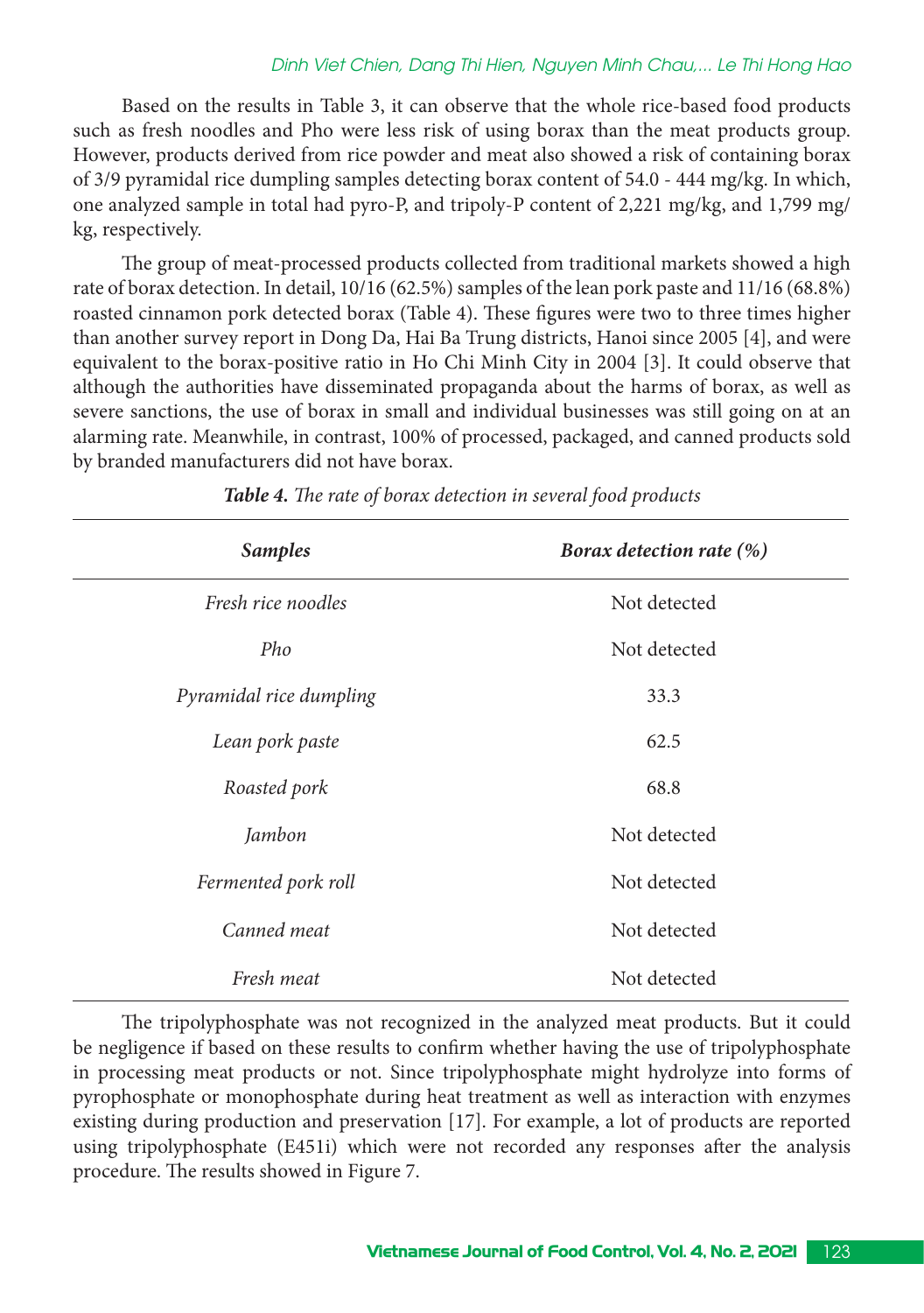*Simultaneous determination of borax and polyphosphates content in...*



#### *Figure 7. The average content of polyphosphates*

Figure 7 showed the average concentrations of polyphosphates in the products studied. The results indicated that in addition to the risk of having borax in meat products for storage and processing purpose, the high total phosphate content of the products was also a concern. According to the provisions of Circular 24/2019/TT-BYT, the total phosphate content as an additive in meat, seafood, products derived from them is maximum at 2,200 mg/kg. The phosphate content in meat and seafood is in the range of 1,415 - 7,708 mg/kg, which not including pyrophosphate. However, phosphate and pyrophosphate are also available in the organism in nature. The analysis results of three fresh lean pork samples showed a high level of phosphate and pyrophosphate in the range of 3,000 - 4,500 mg/kg and 200 - 270 mg/kg, respectively (Table 3). Therefore, it could not be concluded whether the phosphate in the food product has a natural origin or is added as a preservative additive.

From the analysis of real samples, it could be preliminarily assessed that the current status of using borax in the processing of steamed and fried pork ham products in traditional markets is still an alarming issue and affects consumers' health. The study also revealed initial results on the relatively high content of phosphate and polyphosphates in food. The research topic still has some limitations as the less studied seafood samples, as well as larger-structure polyphosphates have not been studied yet.

## **4. CONCLUSIONS**

The method for simultaneous determination of the borax and polyphosphates contents in food by LC-ICP-MS was optimized through analytical conditions on the equipment and investigated factors in sample preparation. Validation parameters meet the requirements of AOAC standards. The research group applied the method in analyzing the content of borax and polyphosphates in a total of 83 samples divided into nine different foods collected in several districts in Hanoi city. The results showed that most rice-derived products did not have any risk of having borax and polyphosphates. Meanwhile, meat products including pork paste and roasted pork sold in traditional markets have a prevalence rate of over 60% borax detection. The meat product group also showed high phosphate content, and pyrophosphate detection rate was above 90%. Also, further research is necessary to accurately assess whether the high level of phosphate in products is naturally sourced or added as a food additive.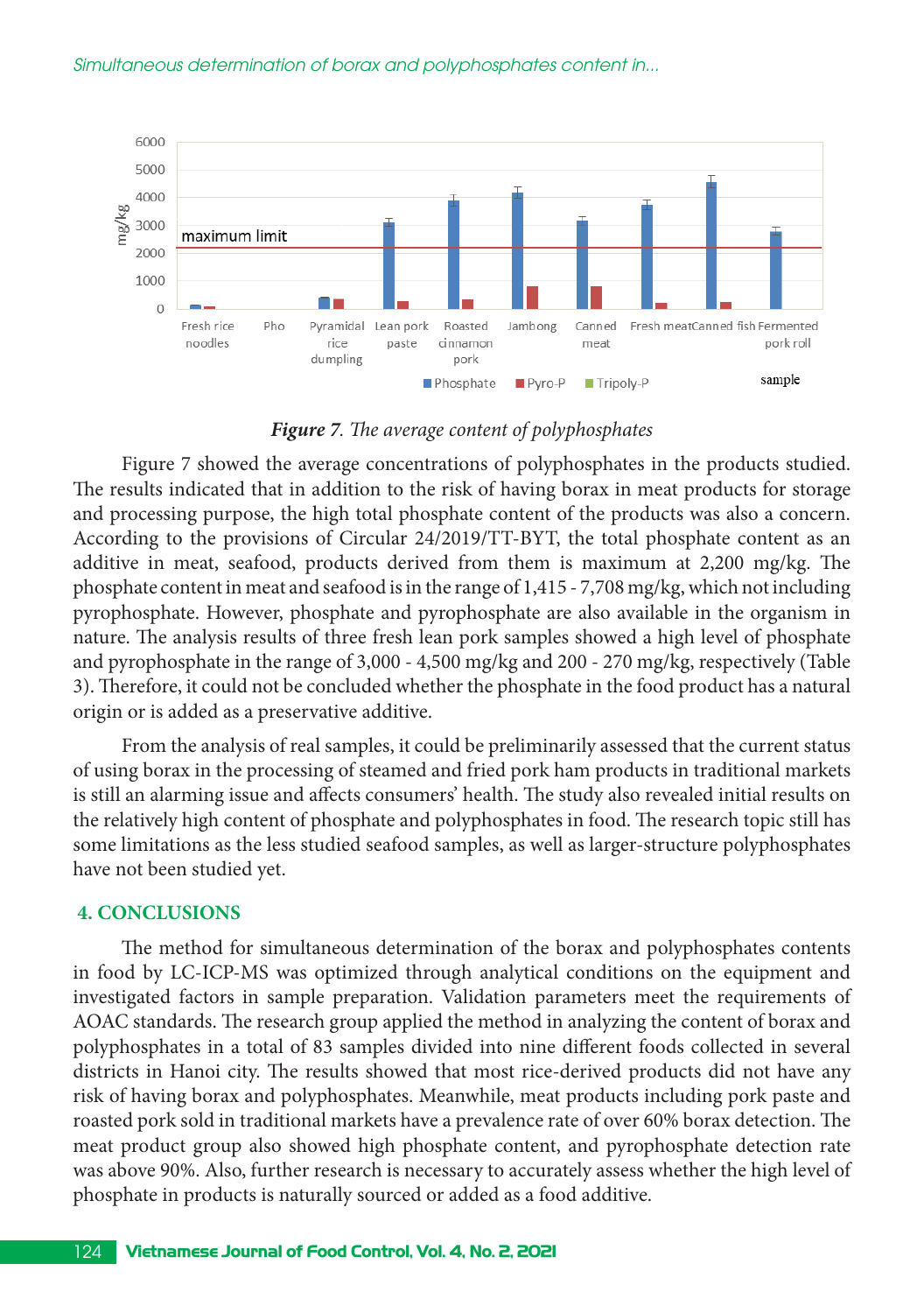# **ACKNOWLEDGEMENT**

We would like to thank the National Institute for Food Control for the funding of this study.

## **REFERENCES**

- [1]. "Borax  $(Na_2B_4O_7.10H_2O)$  Sodium Borate Occurrence, Discovery and Applications," *Amoz.com. August 16, 2004.*
- [2]. The Circular 24/2019/TT-BYT, Regulations on management and use of food additives.
- [3]. Thanh Tung, Formol is still rampant in pho Borax is still spreading in spring rolls, https:// thanhnien.vn/suc-khoe/formol-van-tran-lan-trong-pho-han-the-van-tran-lan-tronggio-cha-325759.htmL, 2006.
- [4]. D. T. Hoa, N. T. K. Dung, and T. X. Bach, "The situation of using borax and illegal food coloring in some processed foods at some markets in Dong Da and Hai Ba Trung districts - Hanoi 2005," *Journal Practical Medicine*, no. 10, 2007.
- [5]. Quang Tri Sub-Department of Food Safety and Hygiene, "The issue of using borax in food," *http://antoanthucpham.quangtri.gov.vn/Tin-tuc-su-kien/Van-de-su-dung-han-thetrong-thuc-pham-16.html, December 19, 2012.*
- [6]. T. H. Hoai, "Evaluation of food contamination in Dak Lak province from 2014 2018," *Vietnamese Journal of Food Control*. vol. 2, no. 3, pp. 44-50, 2019.
- [7]. N. Duong, Ha Nam, "Fined VND 40 million, temporarily suspending production facilities using solder," *http://daidoanket.vn/an-toan-thuc-pham/ha-nam-phat-40-trieu-dong-tamdinh-chi-co-so-san-xuat-gio-su-dung-han-the-tintuc456124, January 4, 2020.*
- [8]. *B. Nhung, "Powerless to control welding used to process and preserve food, https://baohatinh. vn/y-te/bat-luc-trong-kiem-soat-han-the-dung-che-bien-bao-quan-thuc-pham/148008. htm, January 17, 2018.*
- [9]. AOAC Official Method 969.26, Spectrophotometric Method Boric Acid in Caviar.
- [10]. AOAC Official Method 972.19, Atomic Absorption Spectrophotometric Method Boric Acid in Food.
- [11]. AOAC Official Method 975.26, Emission Spectroscopic Method Boric Acid in Food.
- [12]. Akinobu Matsunaga, Atsushi Yamamoto, Eiichi Mizukami, and Tooru Ooizumi, "Determination of Polyphosphates in Foods by High Performance Liquid Chromatography," *Published by Japanese Society for Food Science and Technology,* vol. 37, no. 1, pp. 20-25, 1990.
- [13]. Marco Iammarino, Aurelia Di Taranto, "Determination of polyphosphates in products of animal origin: application of a validated ion chromatography method for commercial samples analyses," *European Food Research and Technology*, vol. 235, pp. 409-417, 2012.
- [14]. N. T. Lien, N. T. A. Huong, C. V. Hoang, P. Q. Trung, and L. T. H. Hao, "Study on the process of simultaneous analysis of pyrophosphate and triphosphate in some food samples by capillary electrophoresis using non-contact conductivity detector (CE-C4 D)," *Journal of Analytical Chemistry*, *Physics and Biology*, vol. 23, no. 1, pp. 121-127, 2018.
- [15]. Thermo Scientific, Determination of polyphosphates using ion chromatography, Application update 172, 2016.
- [16]. Shodex, Application search, analysis of pyrophosphate and tripolyphosphate [online], https://www.shodex.com/en/dc/07/06/15.html [Accessed date: 15/12/2020].
- [17]. ISO 5553:1980. Meat and meat products Detection of polyphosphates